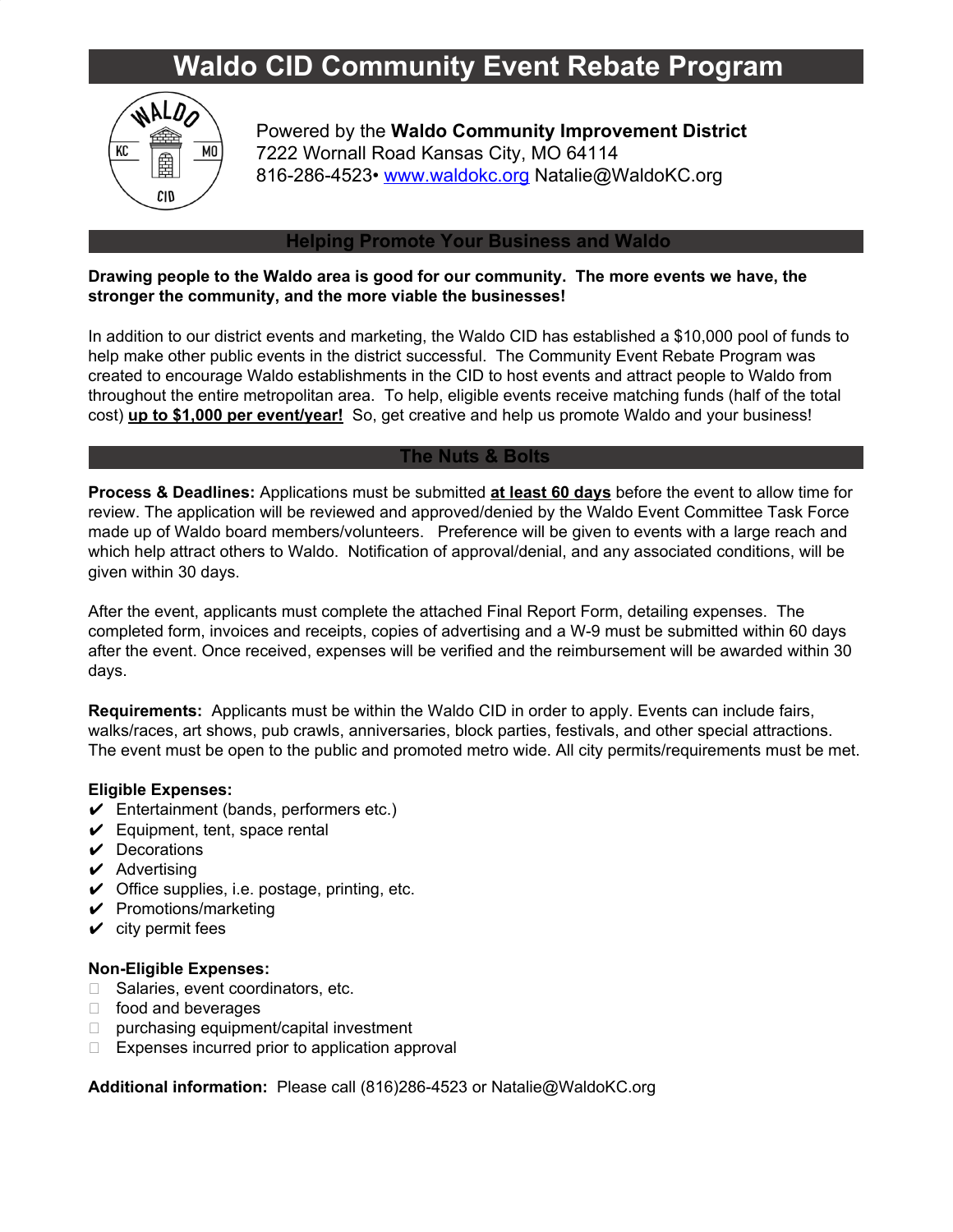# **Waldo CID Community Event Rebate Program**

### **Application**

Please fill out the following information and return the completed form to the Waldo CID at the address below at least 60 days prior to the event. Feel free to attach additional sheets if needed.

Name of Event: Date and time of event: Location: Name of host business: Partners (if applicable): Contact person: Phone: Email: Address: Describe the event, highlights, and activities that are planned:

List the potential items for reimbursement:

Breakdown of estimated total cost:

**Thank you for your application!**

Return completed applications to: **Waldo CID** c/o Natalie Nelson 7222 Wornall Rd Kansas City, MO 64114 (816)286-4523 Info@WaldoKC.org

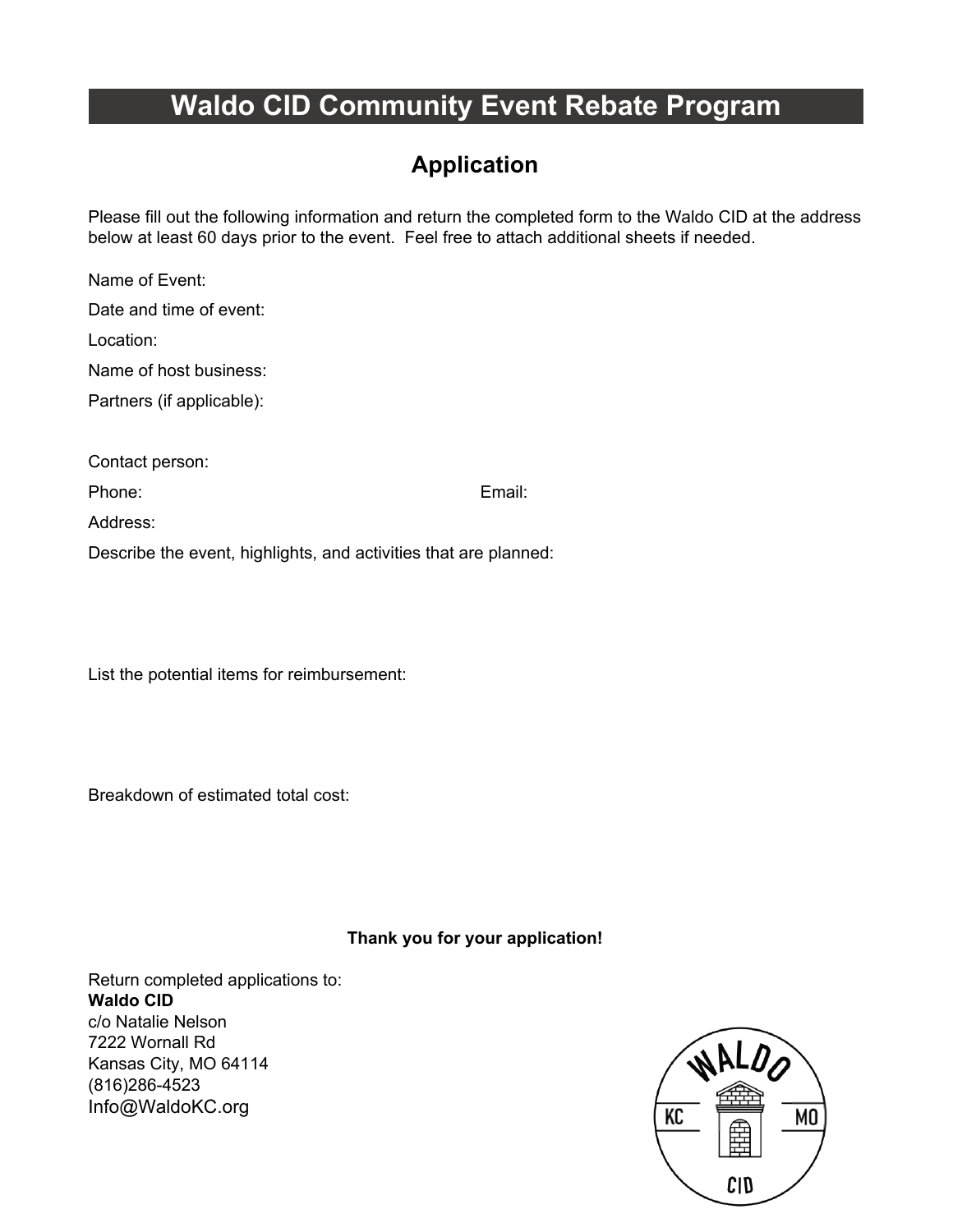# **Waldo CID Community Event Rebate Program**

### **Final Report Form**

Please fill out the following information and return the completed form and required attachments within 60 days after the event to the Waldo CID at the address below. Feel free to attach additional sheets if needed.

| Name of Event:                                   |        |
|--------------------------------------------------|--------|
| Date and time of event:                          |        |
| Person completing the report:                    |        |
| Phone:                                           | Email: |
| Address:                                         |        |
| Date of final report form submission:            |        |
| Name for rebate check (if different from above): |        |
| Address (if different from above):               |        |
|                                                  |        |

How and where did you advertise?

About how many people attended your event?

What would you do again and what would you change about the event?

### **Required attachments:**

- ❑ Summary of expenses
- ❑ Copies of invoices and receipts for eligible expenses
- ❑ Copies of any advertising/promotional materials
- ❑ W-9

### **Thank you for hosting your event and helping promote Waldo!**

Return completed applications to: **Waldo CID** c/o Natalie Nelson 7222 Wornall Road Kansas City, MO 64114